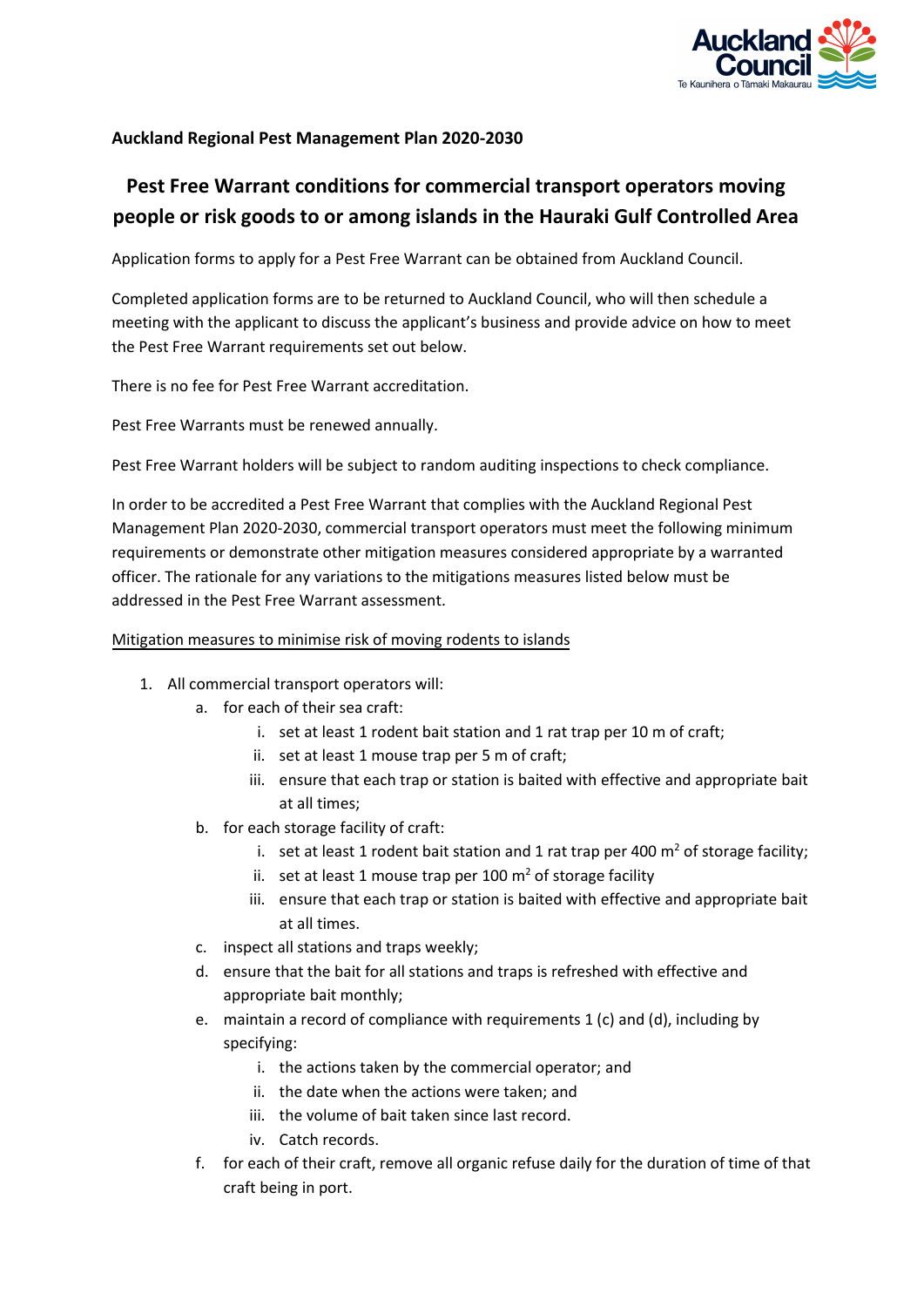### Mitigation measures to minimise risk of moving pathogens and seeds to islands

- 2. All commercial transport operators will:
	- a. for each of their craft:
		- i. provide at least 1 sturdy brush; and
		- ii. make any brushes provided in accordance with 2 (a) i available to all passengers; and
	- b. ensure that any machinery, vehicles and equipment transported on any of their craft are free of soil, plant material and seeds.

### Mitigation measures to minimise risk of moving ants and plague skinks to islands

- 3. All commercial transport operators will ensure that for any plant material being moved within the Hauraki Gulf Controlled Area:
	- a. All soil or other media surrounding that plant is saturated throughout; or
	- b. Any root system on that plant material has been cleaned of any soil prior to transport.
- 4. All commercial transport operators must for each of their vessels or aircraft immediately notify Auckland Council of any sighting of any ant or plague skink on board that vessel or aircraft.

#### General measures

- 5. All commercial transport operators must provide information to all customers detailing:
	- (i) pest species to watch out for; and
	- (ii) guidance text, supplied by Auckland Council, on biosecurity measures to be taken to reduce the risk of pest spread.
- 6. Information required by clause 5 must be provided at a minimum via the following channels, where any channel is applicable to the business:
	- (i) on company website; and
	- (ii) on or accompanying any bookings and/or tickets; and
	- (iii) on any invoices.
- 7. All commercial transport operators must keep records of the nature and volume of goods being moved.

#### Exemptions granted under s78 of the Biosecurity Act

- 1. The New Zealand Defence Force, Maritime Police, Coastguard or emergency services are exempt from requiring a Pest-free Warrant.
- 2. Commercial transport operators who have a publicly accessible regular schedule that go to, or within 1 nautical mile of, islands within Auckland Council's jurisdiction of the Hauraki Gulf, are exempt from requiring a Pest-free Warrant until 1 April 2021.
- 3. Operators of charter aircraft or charter vessels that are surveyed for more than 30 persons, or commercial vessels over 20m that move people or goods, that go to, or within 1 nautical